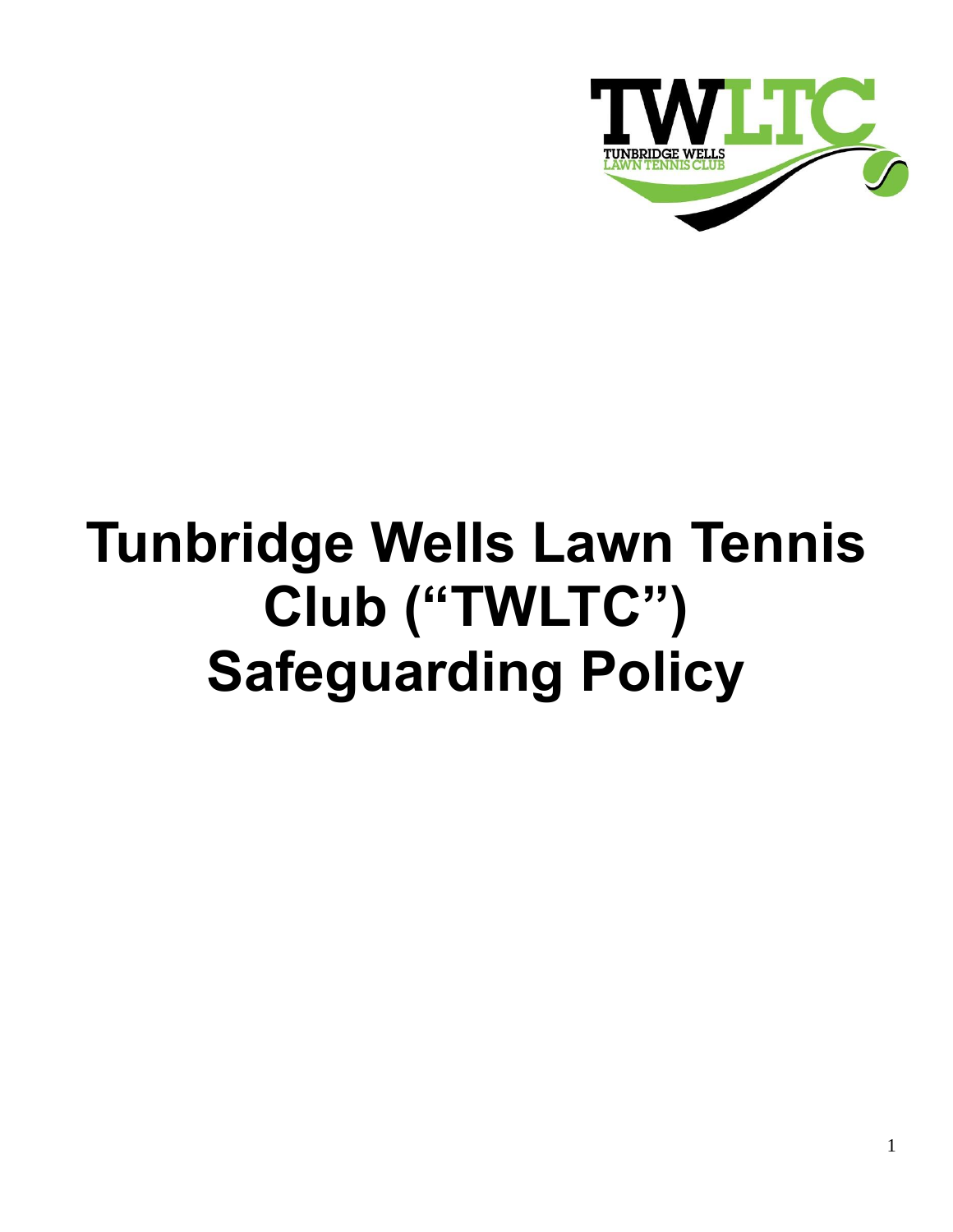## **Reporting a Safeguarding Concern within the Tennis Environment**



Policy Title: Safeguarding Policy **Policy Page 2 of 11** 

Last Updated: 25 May 2018Next Review: 25 May 2020 *(every 2yrs or earlier if there is a change in legislation)*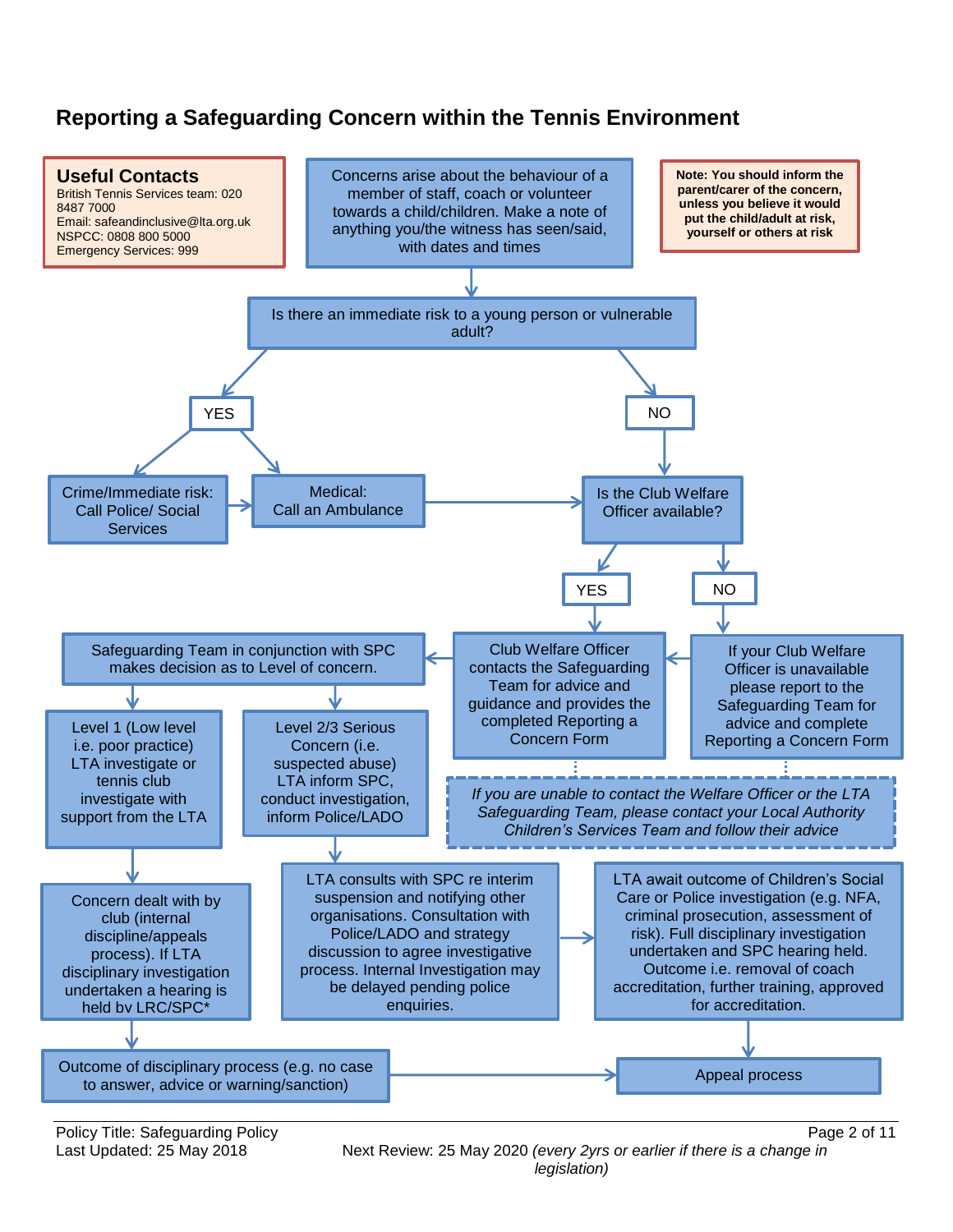**\*SPC – Safeguarding and Protection Committee \*LRC – Licensing and Registration Committee**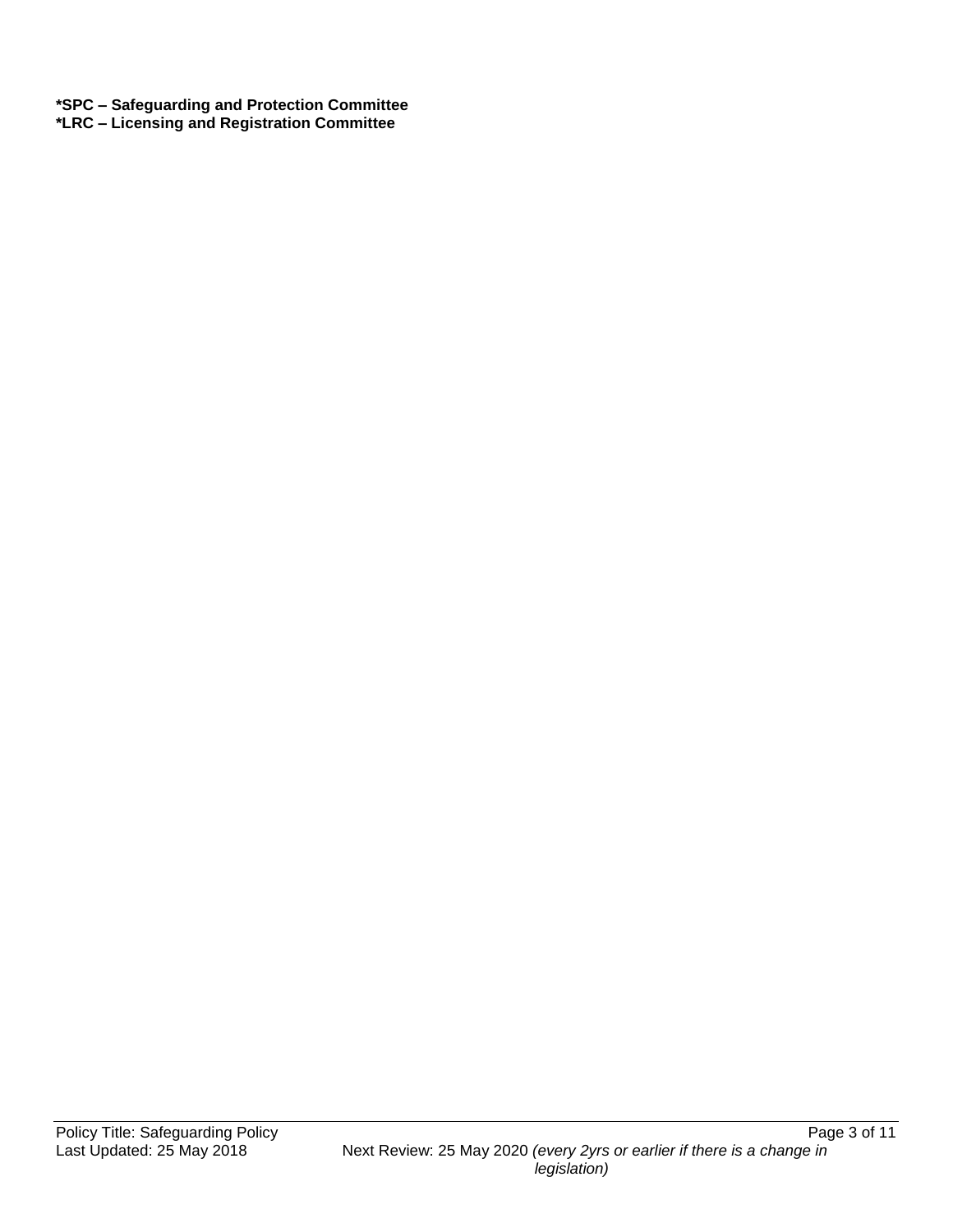# **Safeguarding Policy**

### **1. Policy statement**

TWLTC is committed to prioritising the well-being of all children and adults at risk, promoting safeguarding in our club at all times, including all programmes and events we run. This Policy strives to minimise risk, deliver a positive tennis experience for everyone and respond appropriately to all safeguarding concerns/disclosures.

#### **2. Use of terminology**

**Child:** a person under the age of eighteen years.

Note that some legislation in Scotland defines a child as a person under sixteen years old. However, where there is any safeguarding concern, anyone under the age of 18 is regarded as a child unless advised otherwise by the LTA Safeguarding Team.

**Adult at risk of abuse or neglect:** a person aged eighteen years or over who is, or may be, in need of community care services by reason of disability, age or illness; and is, or may be, unable to take care of, or unable to protect him or herself against abuse or neglect.

**Safeguarding children:** protecting children from abuse and neglect, preventing the impairment of children's health or development, ensuring that they grow up in circumstances consistent with the provision of safe and effective care, and taking action to enable all children to have the best life chances.

**Safeguarding adults at risk:** protecting adults from abuse and/or neglect. Enabling adults to maintain control over their lives and make informed choices without coercion. Empowering adults at risk, consulting them before taking action, unless someone lacks the capacity to make a decision, or their mental health poses a risk to their own or someone else's safety, in which case, always acting in his or her best interests.

*(See appendix A for full glossary of terms)*.

### **3. Scope**

This Policy is applicable to all staff, volunteers, committee members, coaches, and club members and visitors. It is in line with national legislation and applicable across the UK.

Advice, guidance and support is available from the LTA Safeguarding Team.

#### **4. Responsibility for the implementation of the Safeguarding Policy, Code of Conduct and Reporting Procedure**

### **SAFEGUARDING IS EVERYONE'S RESPONSIBILITY: NOT RESPONDING TO A SAFEGUARDING CONCERN IS NOT AN OPTION.**

- Our club's committee has overall accountability for this Policy and its implementation
- Our club Welfare Officer, Alison Dry, is responsible for updating this Policy in line with legislative and club developments
- All individuals involved in/present at the club are required to adhere to the Policy and Code of Conduct
- The LTA Safeguarding Team and Tennis Scotland, Tennis Wales and Tennis Foundation Safeguarding Leads can offer support to help clubs proactively safeguard.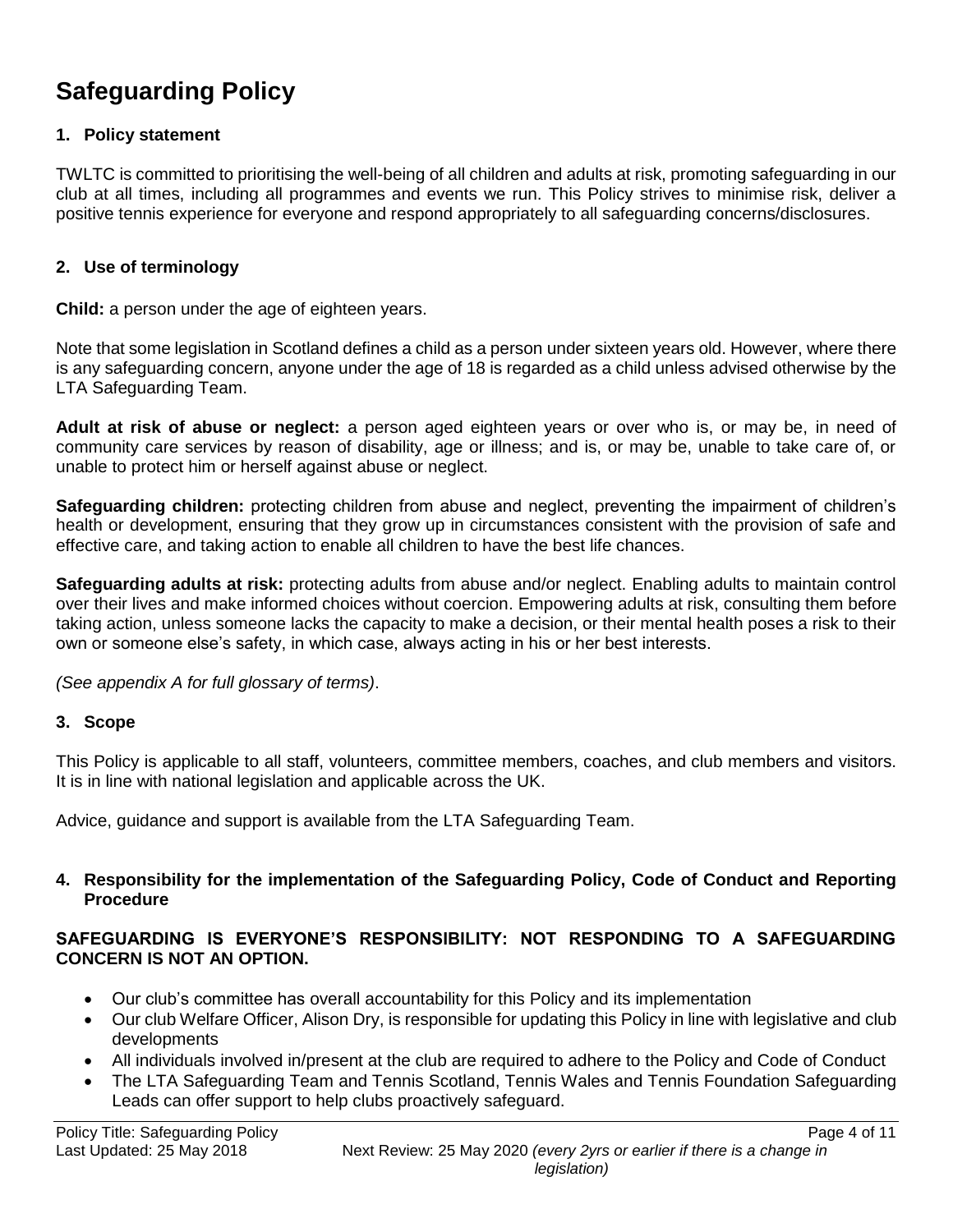### **Where there is a safeguarding concern/disclosure:**

- The individual who is told about, hears, or is made aware of the concern/disclosure is responsible for following the Reporting a Safeguarding Concern Procedure. Unless someone is in immediate danger, they should inform their club Welfare Officer, LTA Safeguarding Team or National Safeguarding Lead.
- The club Welfare Officer and Safeguarding Leads are responsible for reporting safeguarding concerns to the LTA Safe Safeguarding Team.
- The LTA Safeguarding Team is responsible for assessing all safeguarding concern/disclosures that are reported to them and working with the club Welfare Officer and national Safeguarding Leads to follow up as appropriate on a case-by-case basis, prioritising the well-being of the child/ adult at risk at all times. Dependent on the concern/disclosure, a referral may be made to:
	- $\circ$  The police in an emergency (999);
	- o Local Authority Children's Services 03000 41 11 11 Email: social.services@kent.gov.uk
	- o Local Authority Adult Services 03000 41 61 61
	- $\circ$  Designated Officer (England only) for concerns/disclosures about a member of staff, consultant, coach, official or volunteer Tel 03000 41 41 41
	- o Disclosure and Barring Service (or Disclosure Scotland; Adult Social Work Team or Health and Social Service Department (Channel Islands) for concerns/disclosures about a member of staff, consultant, coach, official or volunteer Tel 03000 200 190
	- o The LTA Safeguarding and Protection Team for advice and guidance Tel 0208 8487 7000

### **5. Breaches of the Safeguarding Policy, Code of Conduct and Reporting Procedure**

Breaches of this Policy and/or failure to comply with the outlined responsibilities may result in the following:

- Disciplinary action leading to possible exclusion from the club, dismissal and legal action
- Termination of current and future roles within the club and roles in other clubs, the LTA, Tennis Wales, Tennis Scotland and the Tennis Foundation*.*

Actions taken by players, parents or carers, staff, consultants, volunteers, officials, coaches inside or outside of the club that are seen to contradict this Policy may be considered a violation of this Policy.

Where an appeal is lodged in response to a safeguarding decision made by the club, the individual should adhere to the club's appeal procedure as per 7.19 of the TWLTC Rules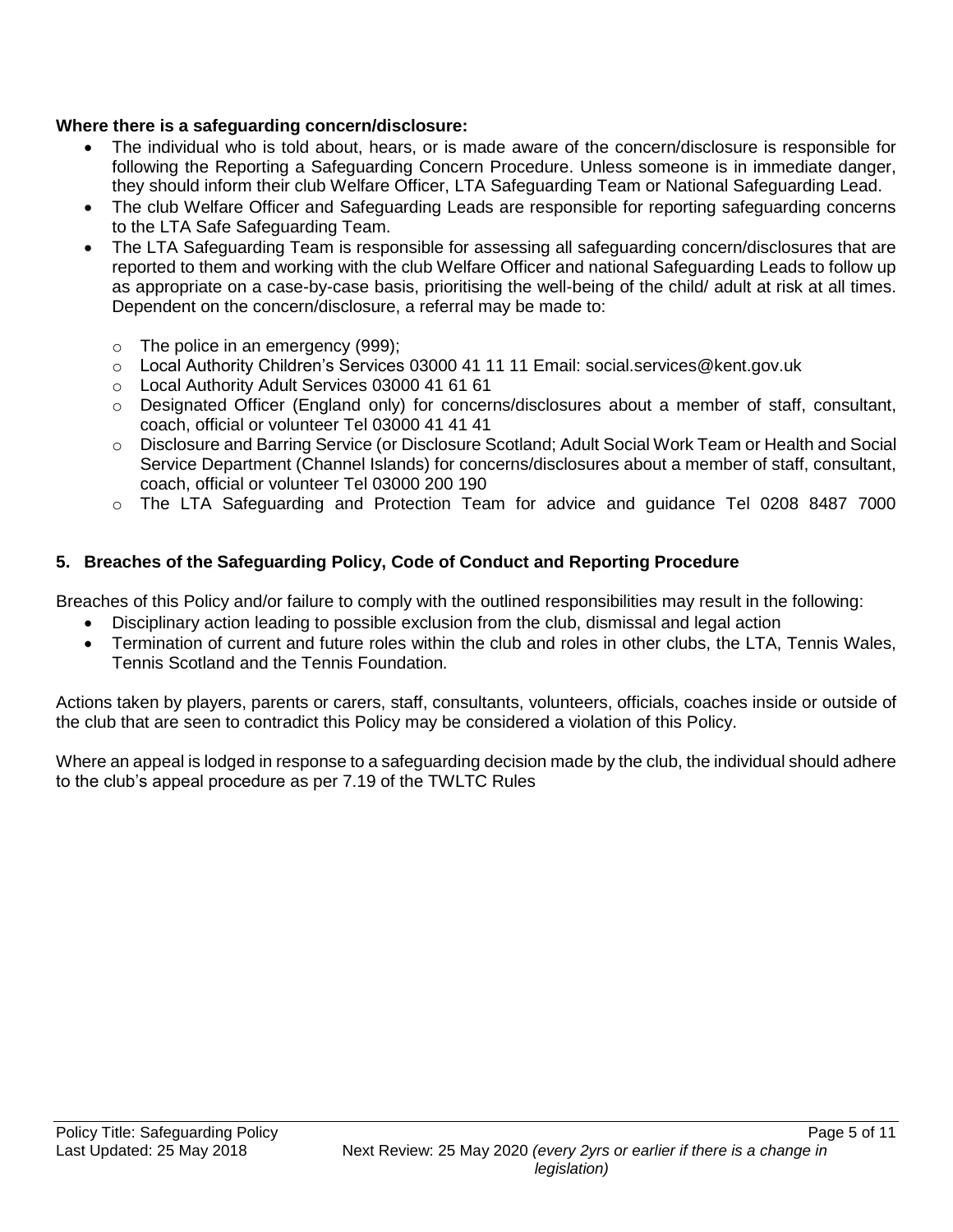# **Codes of Conduct**

### **All members of staff and volunteers agree to:**

- Prioritise the well-being of all children and adults at risk at all times
- Treat all children and adults at risk fairly and with respect
- Be a positive role model. Act with integrity, even when no one is looking
- Help to create a safe and inclusive environment both on and off court
- Not allow any rough or dangerous behaviour, bullying or the use of bad or inappropriate language
- Report all allegations of abuse or poor practice to the club Welfare Officer
- Not use any sanctions that humiliate or harm a child or adult at risk
- Value and celebrate diversity and make all reasonable efforts to meet individual needs
- Keep clear boundaries between professional and personal life, including on social media
- Have the relevant consent from parents/carers, children and adults before taking or using photos and videos
- Refrain from making physical contact with children or adults unless it is necessary as part of an emergency or congratulatory (e.g. handshake / high five)
- Refrain from smoking and consuming alcohol during club activities or coaching sessions
- Ensure roles and responsibilities are clearly outlined and everyone has the required information and training
- Avoid being alone with a child or adult at risk unless there are exceptional circumstances
- Refrain from transporting children or adults at risk, unless this is required as part of a club activity (e.g. away match) and there is another adult in the vehicle
- Not abuse, neglect, harm or discriminate against anyone; or act in a way that may be interpreted as such
- Not have a relationship with anyone under 18 for whom they are coaching or responsible for
- Not to have a relationship with anyone over 18 whilst continuing to coach or be responsible for them

### **All children agree to:**

- Be friendly, supportive and welcoming to other children and adults
- Play fairly and honestly
- Respect club staff, volunteers and Officials and accept their decisions
- Behave, respect and listen to your coach
- Take care of your equipment and club property
- Respect the rights, dignity and worth of all participants regardless of age, gender, ability, race, culture, religion or sexual identity
- Not use bad, inappropriate or racist language, including on social media
- Not bully, intimidate or harass anyone, including on social media
- Not smoke, drink alcohol or drugs of any kind on club premises or whilst representing the club at competitions or events
- Talk to the club Welfare Officer about any concerns or worries they have about themselves or others

### **All adults agree to:**

- Positively reinforce your child and show an interest in their tennis
- Use appropriate language at all times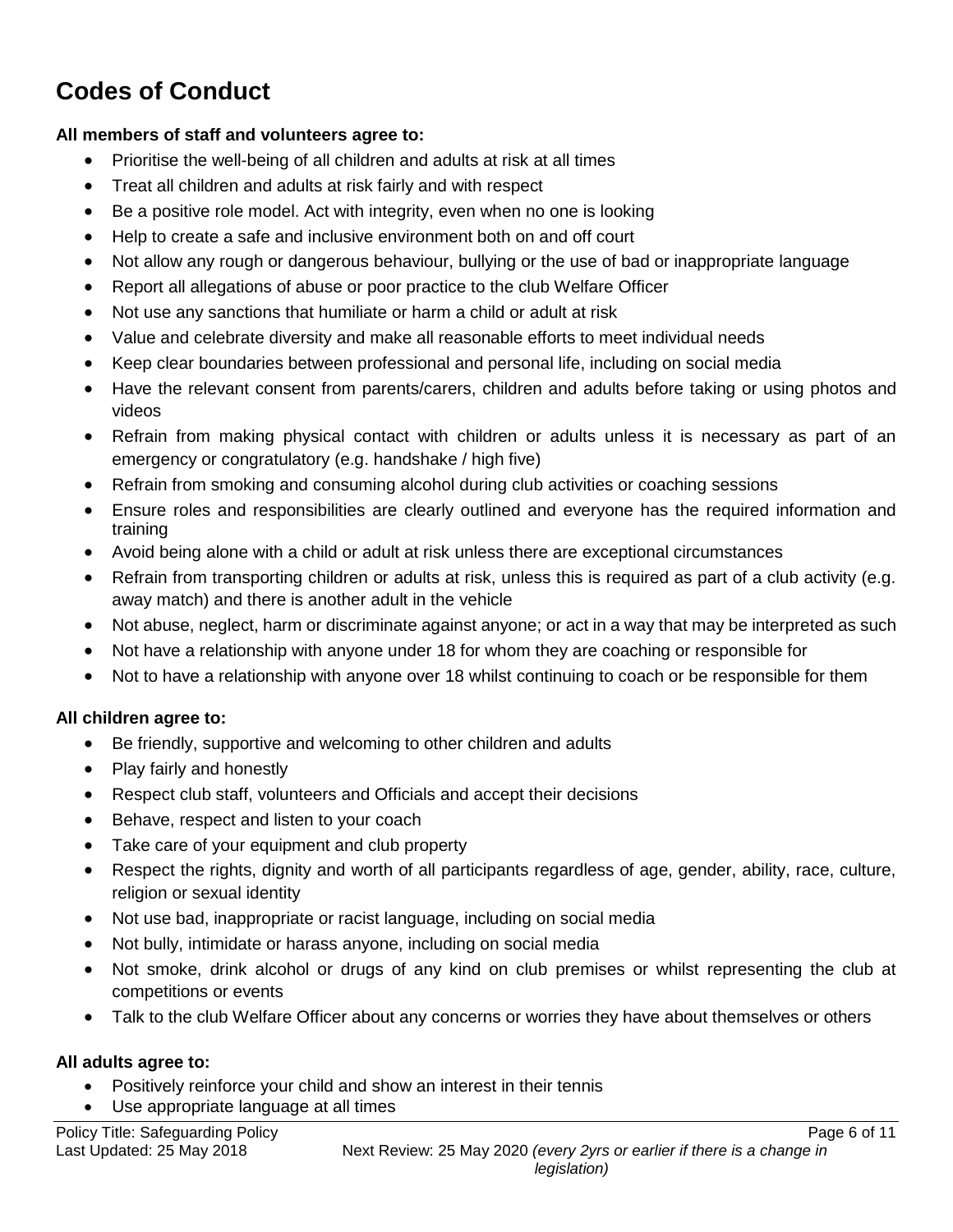- Be realistic and supportive
- Never ridicule or admonish a child for making a mistake or losing a match
- Treat all children, adults, volunteers, coaches, officials and members of staff with respect
- Behave responsibly at the venue; do not embarrass your child
- Accept the official's decisions and do not go on court or interfere with matches
- Encourage your child to play by the rules, and teach them that they can only do their best
- Deliver and collect your child punctually from the venue
- Ensure your child has appropriate clothing for the weather conditions
- Ensure that your child understands their code of conduct
- Adhere to your venue's safeguarding policy, diversity and inclusion policy, rules and regulations
- Provide emergency contact details and any relevant information about your child including medical history

This Policy is reviewed every two years (or earlier if there is a change in national legislation).

This Policy is recommended for approval by:

Club Committee Chair Kate Malone: Date:

Club Welfare Officer Alison Dry: Date: Date: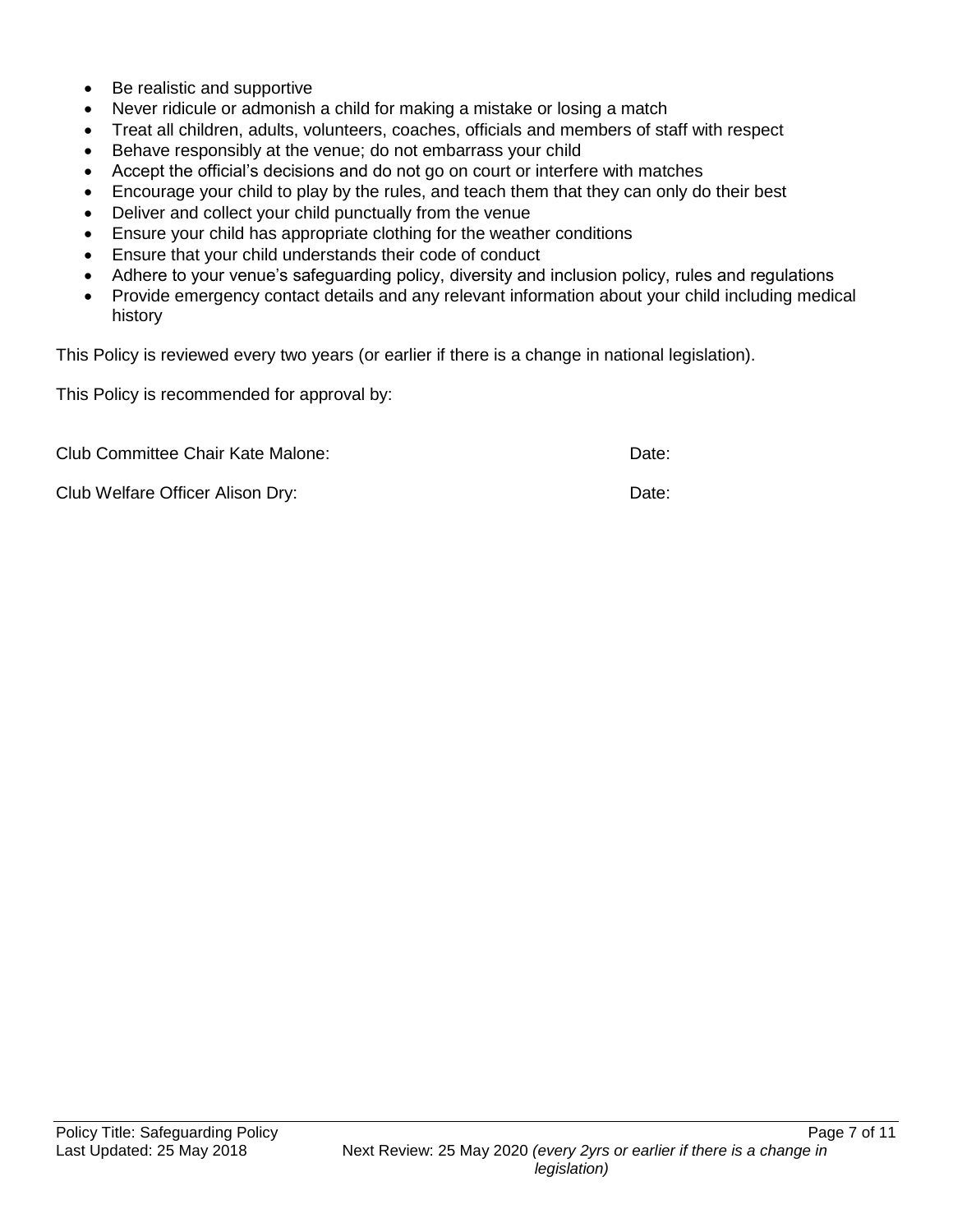# **Appendix A: Glossary of Terms**

**Safeguarding:** protecting **children** from abuse and neglect, preventing the impairment of children's health or development, ensuring that children are growing up in circumstances consistent with the provision of safe and effective care, and taking action to enable all children to have the best life chances. Enabling **adults at risk** to achieve the outcomes that matter to them in their life; protecting their right to live in safety, free from abuse and neglect. Empowering and supporting them to make choices, stay safe and raise any concerns. Beginning with the assumption that an individual is best-placed to make decisions about their own wellbeing, taking proportional action on their behalf only if someone lacks the capacity to make a decision, they are exposed to a lifethreatening risk, someone else may be at risk of harm, or a criminal offence has been committed or is likely to be committed.

### **Abuse and neglect**

**Physical abuse:** A form of abuse which may involve hitting, shaking, throwing, poisoning, burning or scalding, drowning, suffocating or otherwise causing physical harm to a child or adult at risk. Physical harm may also be caused when a parent or carer fabricates the symptoms of, or deliberately induces illness

**Sexual abuse:** Involves forcing or enticing a child or young person to take part in abuse sexual activities, not necessarily involving a high level of violence, whether or not the child is aware of what is happening. The activities may involve physical contact, including assault by penetration (for example, rape or oral sex) or non-penetrative acts such as masturbation, kissing, rubbing and touching outside of clothing. They may also include non-contact activities, such as involving children in looking at, or in the production of, sexual images, watching sexual activities, encouraging children to behave in sexually inappropriate ways, or grooming a child in preparation for abuse (including via the internet). Sexual abuse is not solely perpetrated by adult males. Women can also commit acts of sexual abuse, as can other children

**Emotional abuse:** The persistent emotional maltreatment of a child or adult at risk such as to cause severe and persistent adverse effects on their emotional development. It may involve conveying to a child/ adult at risk that they are worthless or unloved, inadequate, or valued only insofar as they meet the needs of another person; not giving them opportunities to express their views; deliberately silencing them or 'making fun' of what they say or how they communicate. It may feature age or developmentally inappropriate expectations being imposed, including interactions that are beyond a child or adult at risk's developmental capability, as well as overprotection and limitation of exploration and learning, or preventing them participating in normal social interaction. It may involve seeing or hearing the ill-treatment of another. It may involve serious bullying (including cyber bullying), causing a child or adult at risk to feel frightened or in danger, or the exploitation or corruption of children. Some level of emotional abuse is involved in all types of maltreatment of a child, though it may occur alone.

**Neglect:** The persistent failure to meet a child/ adult at risk's basic physical and/or psychological needs, likely to result in the serious impairment of their health or development. It may involve a parent or carer failing to:

- $\circ$  provide adequate food, clothing and shelter (including exclusion from home or abandonment);
- o protect a child/ adult at risk from physical and emotional harm or danger;
- $\circ$  ensure adequate supervision (including the use of inadequate care-givers); or
- o ensure access to appropriate medical care or treatment.

It may also include neglect of, or unresponsiveness to, a child's or adult at risk's basic emotional needs. Neglect may occur during pregnancy as a result of maternal substance abuse.

### **Additional examples of abuse and neglect of adults at risk**

**Financial abuse**: having money or property stolen; being defrauded; being put under pressure in relation to money or other property; and having money or other property misused.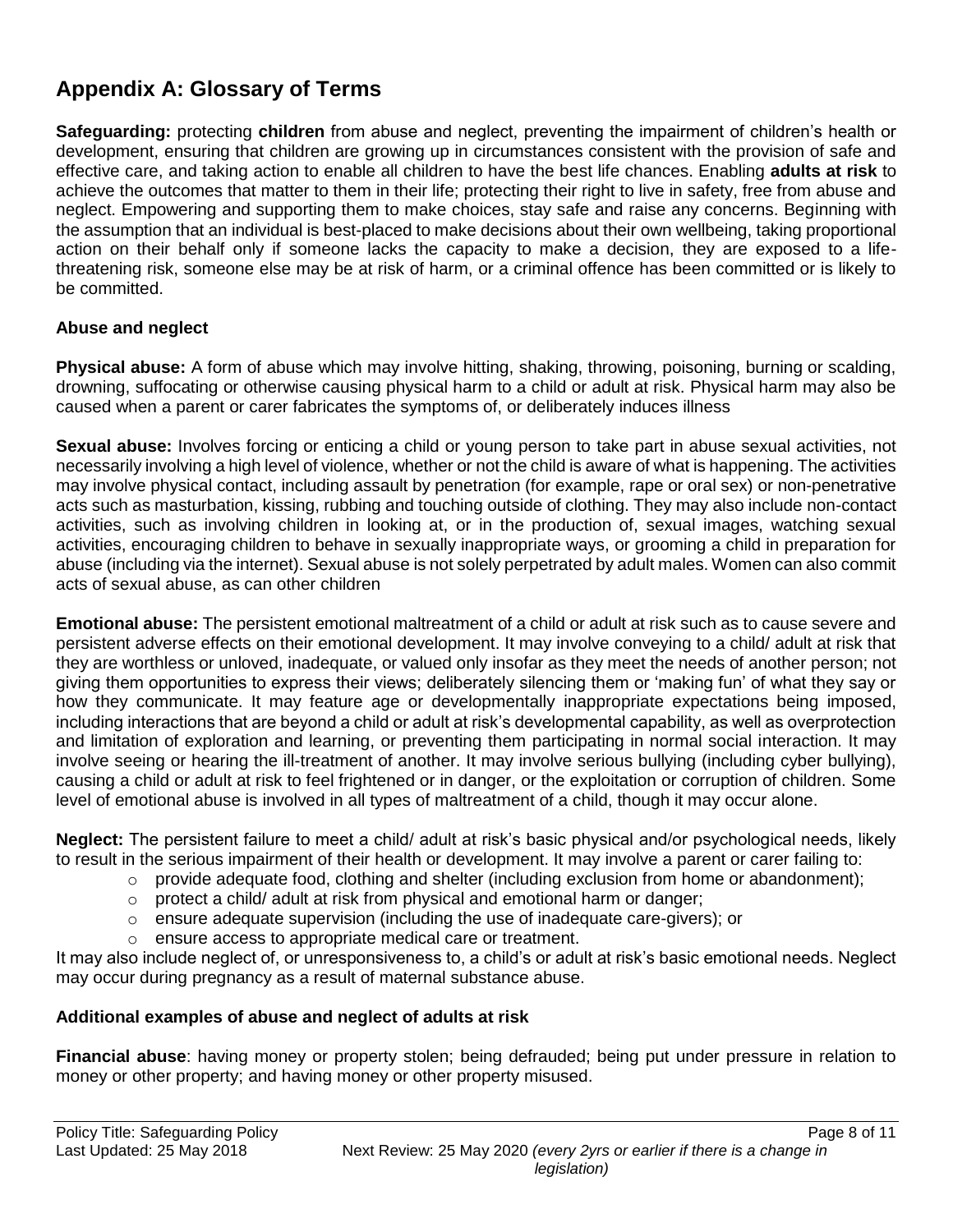**Discriminatory abuse**: treating someone in a less favourable way and causing them harm, because of their age, gender, sexuality, gender identity, disability, socio-economic status, ethnic origin, religion and any other visible or non-visible difference.

**Domestic abuse**: includes physical, sexual, psychological or financial abuse by someone who is, or has been a partner or family member. Includes forced marriage, female genital mutilation and honour-based violence (an act of violence based on the belief that the person has brought shame on their family or culture). Domestic abuse does not necessarily involve physical contact or violence.

**Psychological abuse:** including emotional abuse, threats of harm or abandonment, deprivation of contact, humiliation, blaming, controlling, intimidation, coercion, harassment, verbal abuse, isolation or withdrawal from services or supportive networks.

**Organisational abuse**: where the needs of an individual are not met by an organisation due to a culture of poor practice or abusive behaviour within the organisation.

**Self-neglect:** behaviour which threatens an adult's personal health or safety (but not that of others). Includes an adult's decision to not provide themselves with adequate food, clothing, shelter, personal hygiene, or medication (when indicated), or take appropriate safety precautions

**Modern slavery**: encompasses slavery, human trafficking, criminal and sexual exploitation, forced labour and domestic servitude. Traffickers and slave masters use whatever means they have at their disposal to coerce, deceive and force individuals into a life of abuse, servitude and inhumane treatment.

- A person who is being abused may experience more than one type of abuse
- Harassment, and bullying are also abusive and can be harmful
- Female Genital Mutilation (FGM) is now recognised as a form of physical, sexual and emotional abuse that is practised across the UK
- Child Sexual Exploitation is recognised as a form of sexual abuse in which children are sexually exploited for money, power or status
- Child trafficking is recognised as child abuse where children are often subject to multiple forms of exploitation. Children are recruited, moved or transported to, or within the UK, then exploited, forced to work or sold
- People from all cultures are subject to abuse. It cannot be condoned for religious or cultural reasons
- Abuse can have immediate and long-term impacts on someone's well-being, including anxiety, depression, substance misuse, eating disorders and self-destructive Conducts, offending and anti-social **Conduct**
- Those committing abuse are most often adults, both male and female. However, child-to-child abuse also takes place.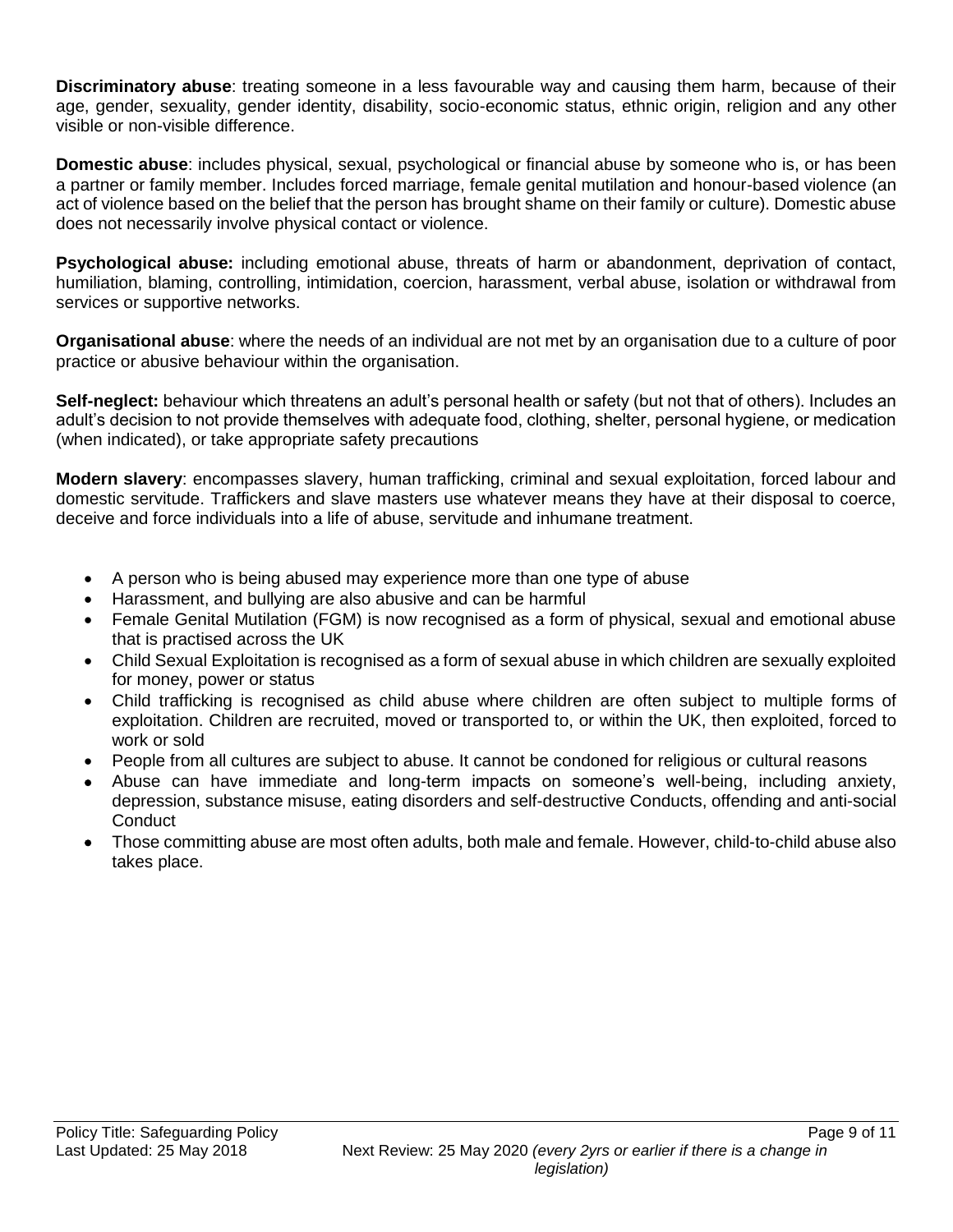## **Appendix B: What to do if a disclosure from a child or adult at risk is made to you:**

- 1. Reassure the child/adult that s/he is right to report the behaviour
- 2. Listen carefully and calmly to him/her
- 3. Keep questions to a minimum and never ask leading questions
- 4. Do not promise secrecy. Inform him/her that you must report your conversation to the LTA Safe and Inclusive Tennis Team (and the police in an emergency) because it is in his/her best interest
- 5. REPORT IT! If someone is in immediate danger call the police (999), otherwise talk to the LTA Safeguarding Team as soon as possible. Once reported, the Safe and Inclusive Tennis Team will work with you to ensure the safety and well-being of the child/ adult at risk
- 6. Do not permit personal doubt prevent you from reporting the concern/disclosure
- 7. Make an immediate objective written record of the conversation using the Reporting a Concern Form *(add link)*. Make certain you distinguish between what the person has actually said and the inferences you may have made. Your report should be sent to the LTA Safeguarding Team within 48 hours of the incident, who will store it safely.